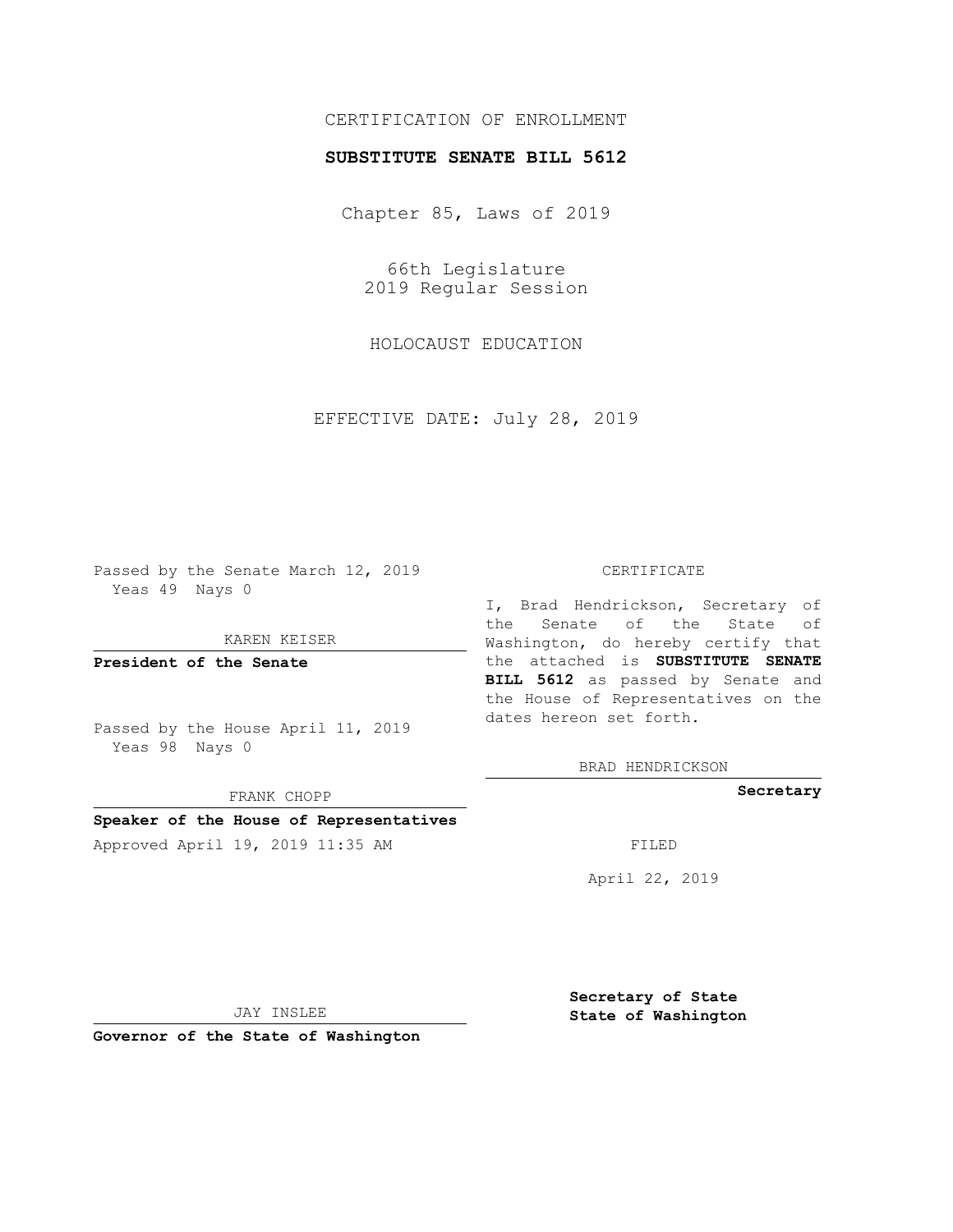### **SUBSTITUTE SENATE BILL 5612**

Passed Legislature - 2019 Regular Session

## **State of Washington 66th Legislature 2019 Regular Session**

**By** Senate Early Learning & K-12 Education (originally sponsored by Senators Rivers, Salomon, Frockt, Wilson, C., Carlyle, Billig, Wellman, Zeiger, Warnick, Palumbo, Pedersen, Van De Wege, Hasegawa, Holy, Hunt, Keiser, Kuderer, Liias, and O'Ban)

READ FIRST TIME 02/22/19.

1 AN ACT Relating to Holocaust education; amending RCW 28A.300.115; 2 adding a new section to chapter 28A.300 RCW; and creating a new 3 section.

4 BE IT ENACTED BY THE LEGISLATURE OF THE STATE OF WASHINGTON:

5 **Sec. 1.** RCW 28A.300.115 and 1992 c 24 s 1 are each amended to read as follows:6

7 (1) Every public middle school, junior high school, and high 8 school is strongly encouraged to include in its curriculum 9 instruction on the events of the period in modern world history known 10 as the Holocaust, ((during which six million Jews and millions of 11 non-Jews were exterminated)) the systemic, German state-sponsored 12 persecution and murder of Jews and other innocent victims by the Nazi 13 regime and its collaborators between the years 1933 and 1945. The 14 instruction may also include other examples ((from both ancient and 15 modern history where subcultures or large human populations have been 16 eradicated by the acts of humankind)) of genocide and crimes against 17 humanity. The studying of this material is intended to: Examine the 18 ramifications of prejudice, racism, and intolerance; prepare students 19 to be responsible citizens in a pluralistic democracy; and be a 20 reaffirmation of the commitment of free peoples never again to permit 21 such occurrences.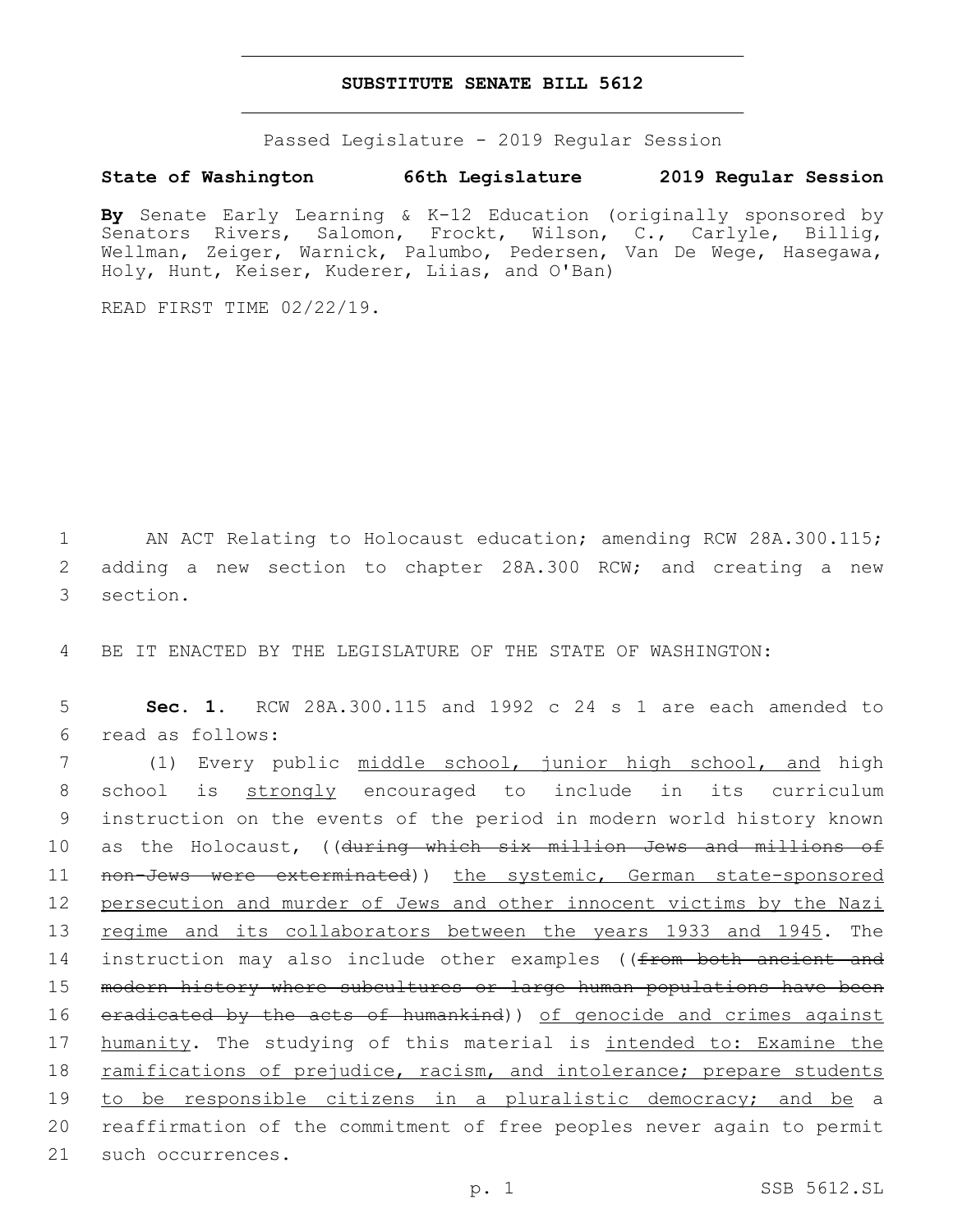1 (2) The office of the superintendent of public instruction ((may prepare and make available to all school districts instructional 3 materials for use as quidelines for instruction under this section)) $<sub>L</sub>$ </sub> in collaboration with an expert Washington nonprofit organization 5 that teaches the lessons of the Holocaust, must:

 (a) Develop best practices and guidelines for high quality instruction under this section; and

 (b) Encourage and support middle school, junior high school, and high school teachers in implementing these best practices and 10 guidelines.

 (3) Beginning September 1, 2020, middle schools, junior high schools, and high schools that offer instruction as described in 13 subsection (1) of this section must follow the best practices and guidelines developed under subsection (2) of this section.

15 (4) The office of the superintendent of public instruction must electronically publish the best practices and guidelines developed under this section on an annual basis.

 NEW SECTION. **Sec. 2.** A new section is added to chapter 28A.300 19 RCW to read as follows:

 Subject to the availability of amounts appropriated for this specific purpose, and in order to broaden the reach of the instruction to public school students, the office of the superintendent of public instruction must work with an expert Washington nonprofit organization that teaches the lessons of the Holocaust, to support and train Washington middle school, junior high school, and high school teachers who teach in subjects relevant to the topic, in instructing the lessons of the Holocaust and other acts of genocide using the best practices and guidelines for the high quality instruction developed under RCW 28A.300.115.

 NEW SECTION. **Sec. 3.** (1) By November 14, 2022, the office of the superintendent of public instruction must collect feedback from expert Washington nonprofit organizations that teach the lessons of the Holocaust and support and train Washington teachers in instructing the lessons of the Holocaust and other acts of genocide about:

 (a) How the best practices and guidelines for high quality instruction on the events of the period in modern world history known